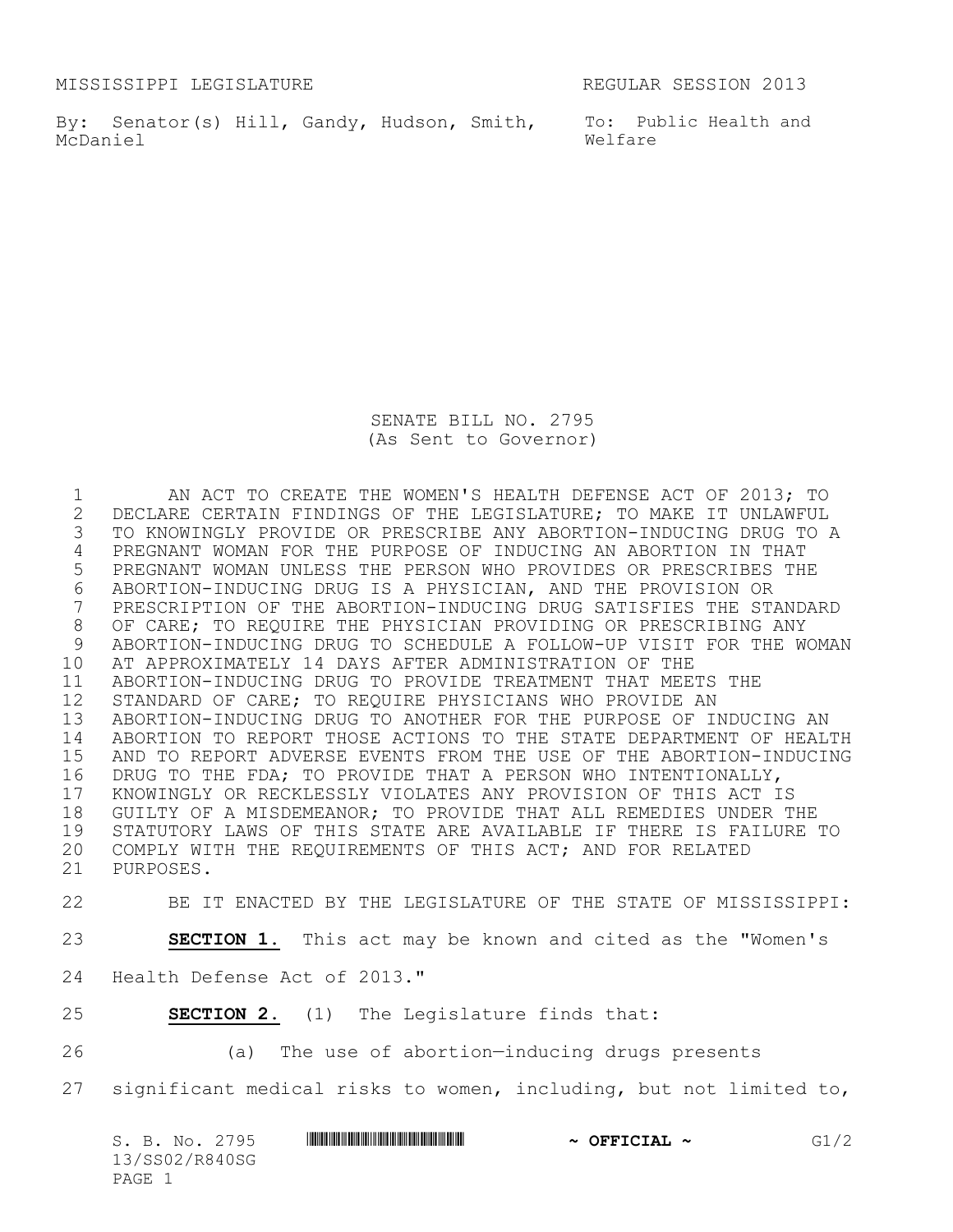abdominal pain, cramping, vomiting, headache, fatigue, uterine hemorrhage, viral infections, pelvic inflammatory disease, severe bacterial infection and death.

 (b) Abortion-inducing drugs are associated with an increased risk of complications relative to surgical abortion. The risk of complications increases with increasing gestational age.

 (c) In July 2011, the FDA reported two thousand two hundred seven (2,207) adverse events in the United States after women used abortion—inducing drugs for the termination of pregnancy. Among those were fourteen (14) deaths, six hundred twelve (612) hospitalizations, three hundred thirty—nine (339) blood transfusions, and two hundred fifty—six (256) infections (including forty—eight (48) "severe infections").

 (d) Medical evidence demonstrates that women who use abortion-inducing drugs incur more complications than those who have surgical abortions.

 (2) Based on the findings in subsection (1) of this section, it is the purpose of this act to:

 (a) Protect women from the dangerous and potentially deadly use of abortion—inducing drugs when administration of the 49 drugs does not meet the standard of care; and

 (b) Ensure that physicians meet the standard of care when giving, selling, dispensing, administering or otherwise providing or prescribing abortion—inducing drugs.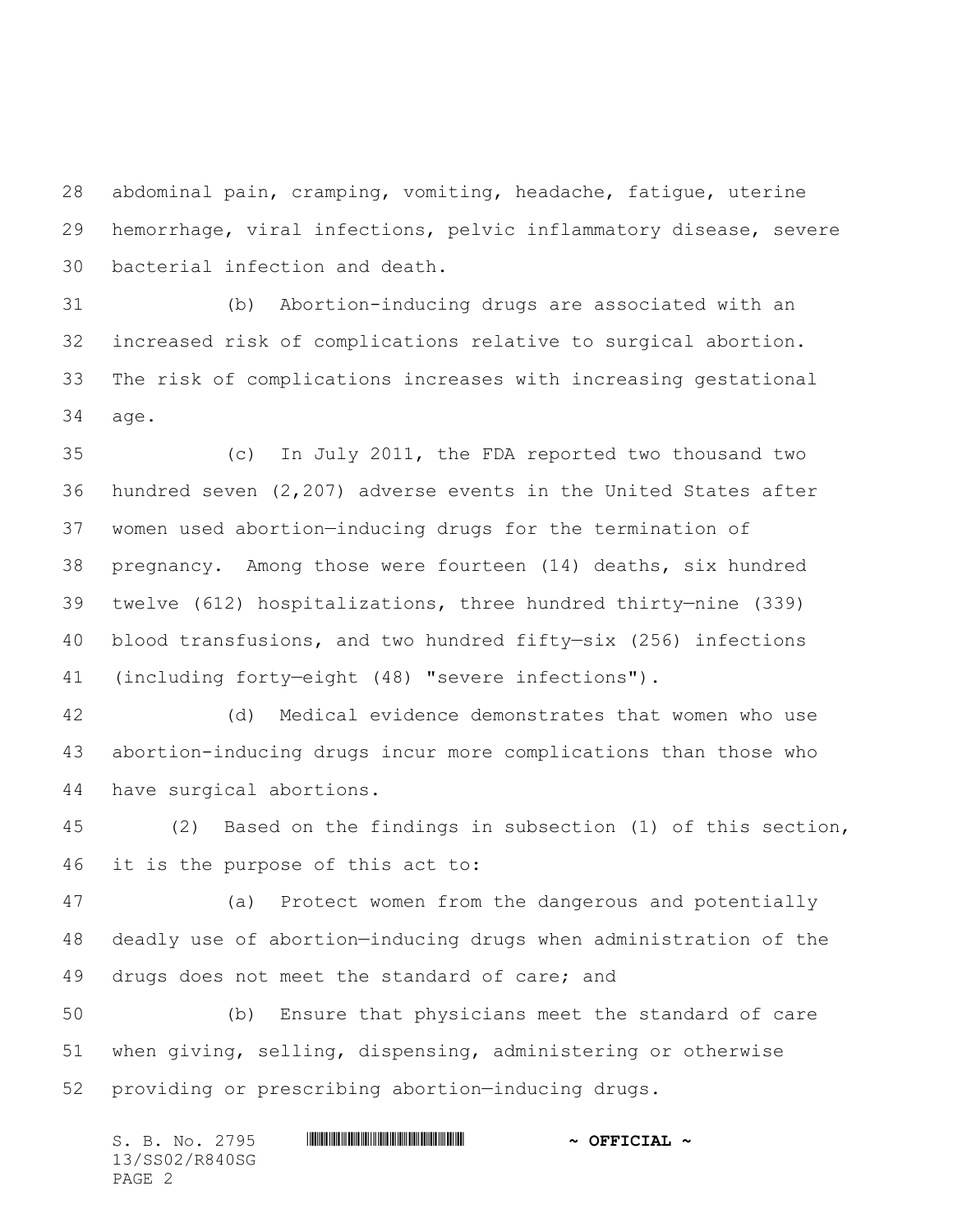**SECTION 3.** As used in this act, the following terms shall have the meanings ascribed in this section unless the context indicates otherwise:

 (a) "Abortion—inducing drug" means a medicine, drug or any other substance prescribed or dispensed with the intent of terminating the clinically diagnosable pregnancy of a woman to cause the death of the unborn child. This includes the use of drugs known to have abortion-inducing properties, which are prescribed specifically with the intent of causing an abortion. Use of those drugs to induce abortion is also known as "medical abortion." This definition does not apply to drugs that may be known to cause an abortion but are prescribed for other medical indications (e.g., chemotherapeutic agents and diagnostic drugs).

 (b) "Abortion" means the act of using or prescribing any instrument, medicine, drug or any other substance, device or means with the intent to terminate the clinically diagnosable pregnancy of a woman to cause the death of the unborn child. That use, prescription or means is not an abortion if done with the intent to:

72 (i) Save the life of the mother; (ii) Save the life or preserve the health of the unborn child;

 (iii) Remove a dead unborn child caused by spontaneous abortion;

77 (iv) Remove an ectopic pregnancy;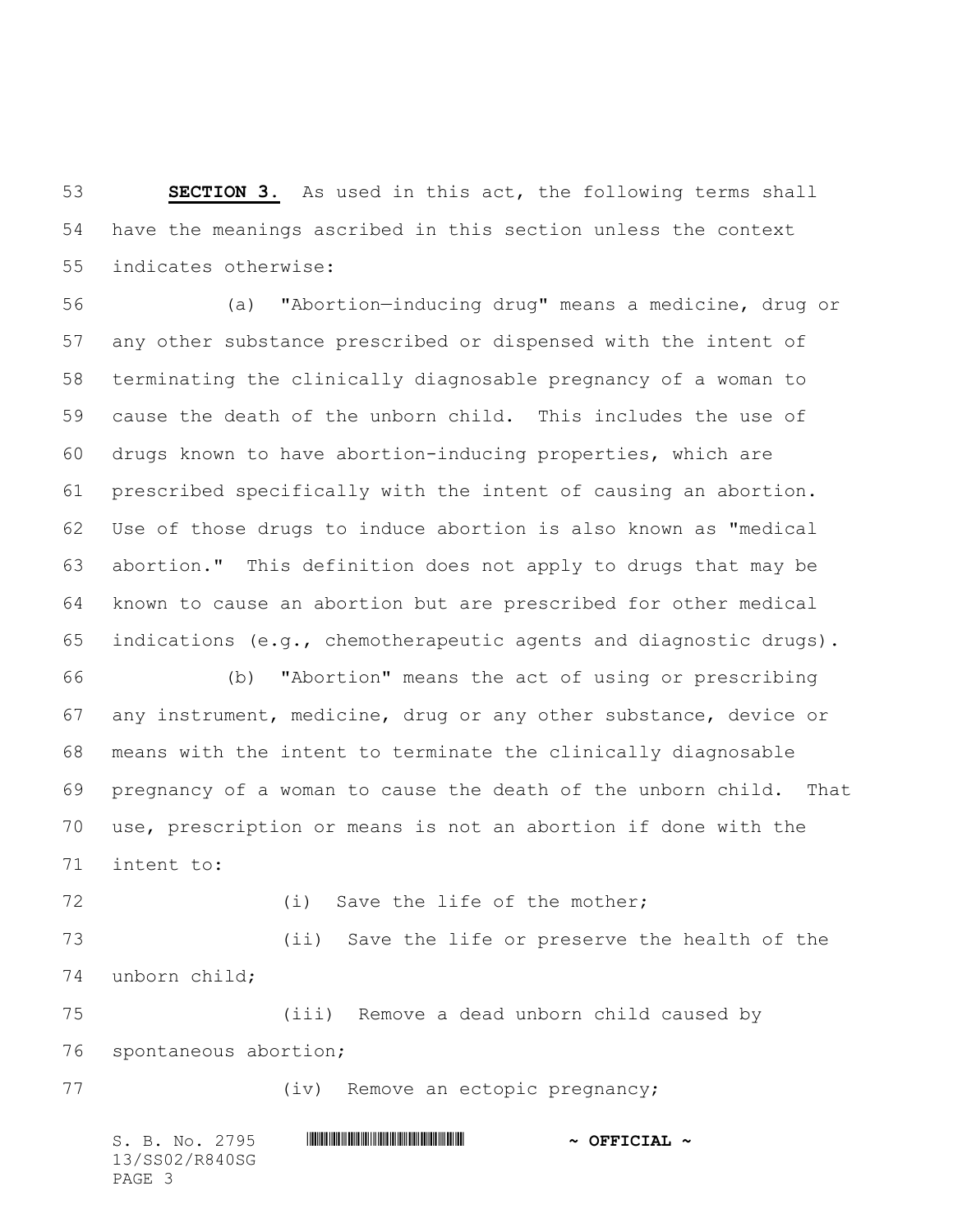(v) Prevent hemorrhaging by the pregnant woman; or (vi) Treat a maternal disease or illness other than pregnancy for which the prescribed drug is indicated.

81 (c) "Department" means the State Department of Health. (d) "LMP" or "gestational age" means the time that has elapsed since the first day of the woman's last menstrual period. (e) "Physician" means any medical doctor (M.D.) or osteopathic doctor (D.O.) licensed to practice medicine in this state.

 (f) "Pregnant" or "pregnancy" means the female reproductive condition of having an unborn child in the woman's uterus.

 (g) "Unborn child" means the offspring of human beings from conception until birth.

 **SECTION 4.** (1) It shall be unlawful to knowingly give, sell, dispense, administer or otherwise provide or prescribe any abortion-inducing drug to a pregnant woman for the purpose of inducing an abortion in that pregnant woman, or enabling another person to induce an abortion in a pregnant woman, unless the person who gives, sells, dispenses, administers or otherwise provides or prescribes the abortion—inducing drug is a physician, and the provision or prescription of the abortion inducing drug satisfies the standard of care.

 (2) Because the failure and complications from medical abortion increase with increasing gestational age, because the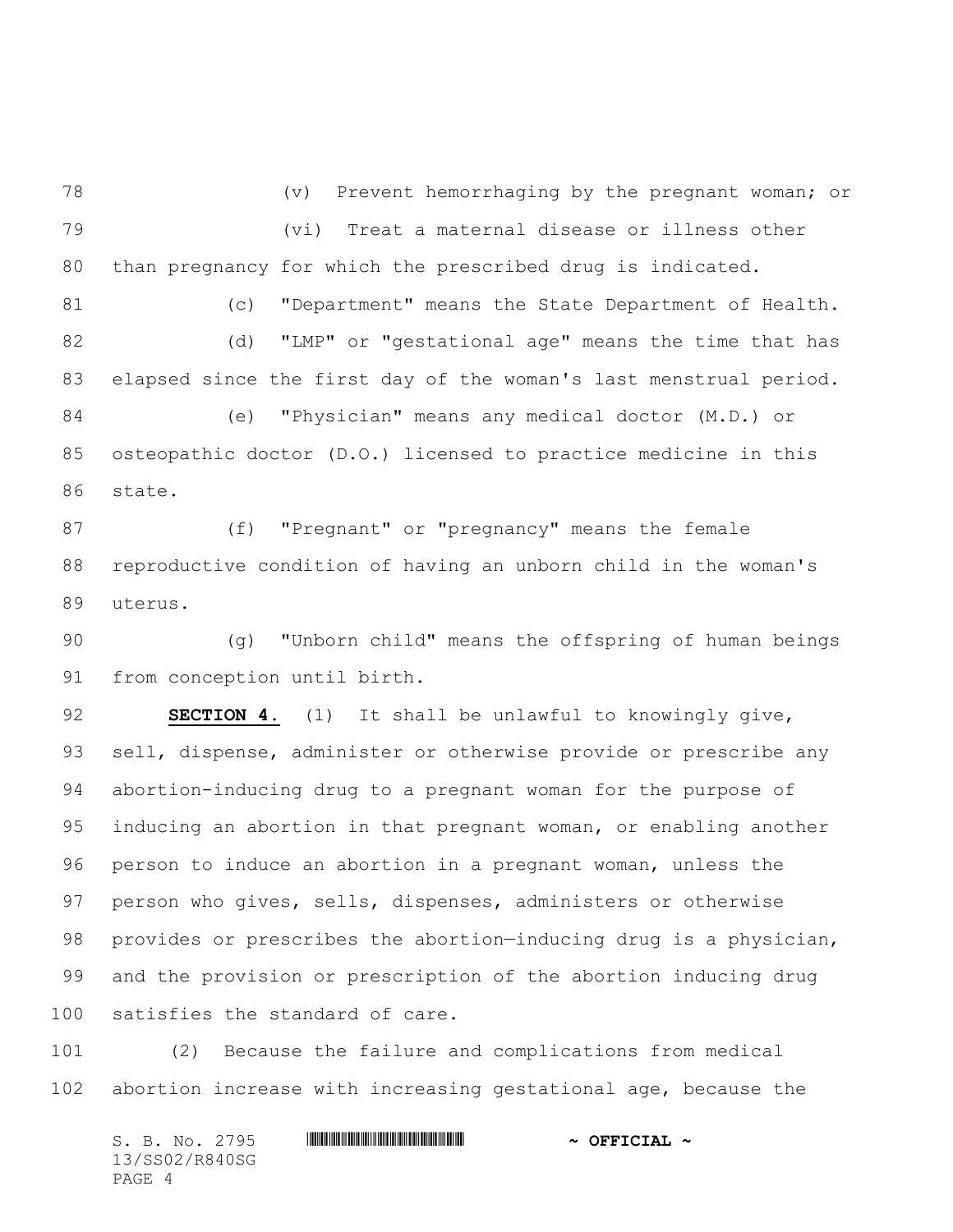physical symptoms of medical abortion can be identical to the symptoms of ectopic pregnancy, and because abortion-inducing drugs do not treat ectopic pregnancies but rather are contraindicated in ectopic pregnancies, the physician giving, selling, dispensing, administering or otherwise providing or prescribing the abortion-inducing drug must first physically examine the woman and document in the woman's medical chart the gestational age and intrauterine location of the pregnancy before giving, selling, dispensing, administering or otherwise providing or prescribing the abortion-inducing drug.

 (3) When any drug or chemical is used for the purpose of inducing an abortion, the drug or chemical must be administered in the same room and in the physical presence of the physician who gave, sold, dispensed or otherwise provided or prescribed the drug or chemical to the patient.

 (4) Every pregnant woman to whom a physician gives, sells, dispenses, administers or otherwise provides or prescribes any abortion-inducing drug shall be provided with a copy of the drug's final printed label or FPL.

 (5) If the physician giving, selling, dispensing, administering or otherwise providing or prescribing any abortion-inducing drug is unable to provide follow—up care, the physician must have a signed contract with a physician who agrees to provide follow-up care and produce that signed contract if requested by the patient or by the department. The contract shall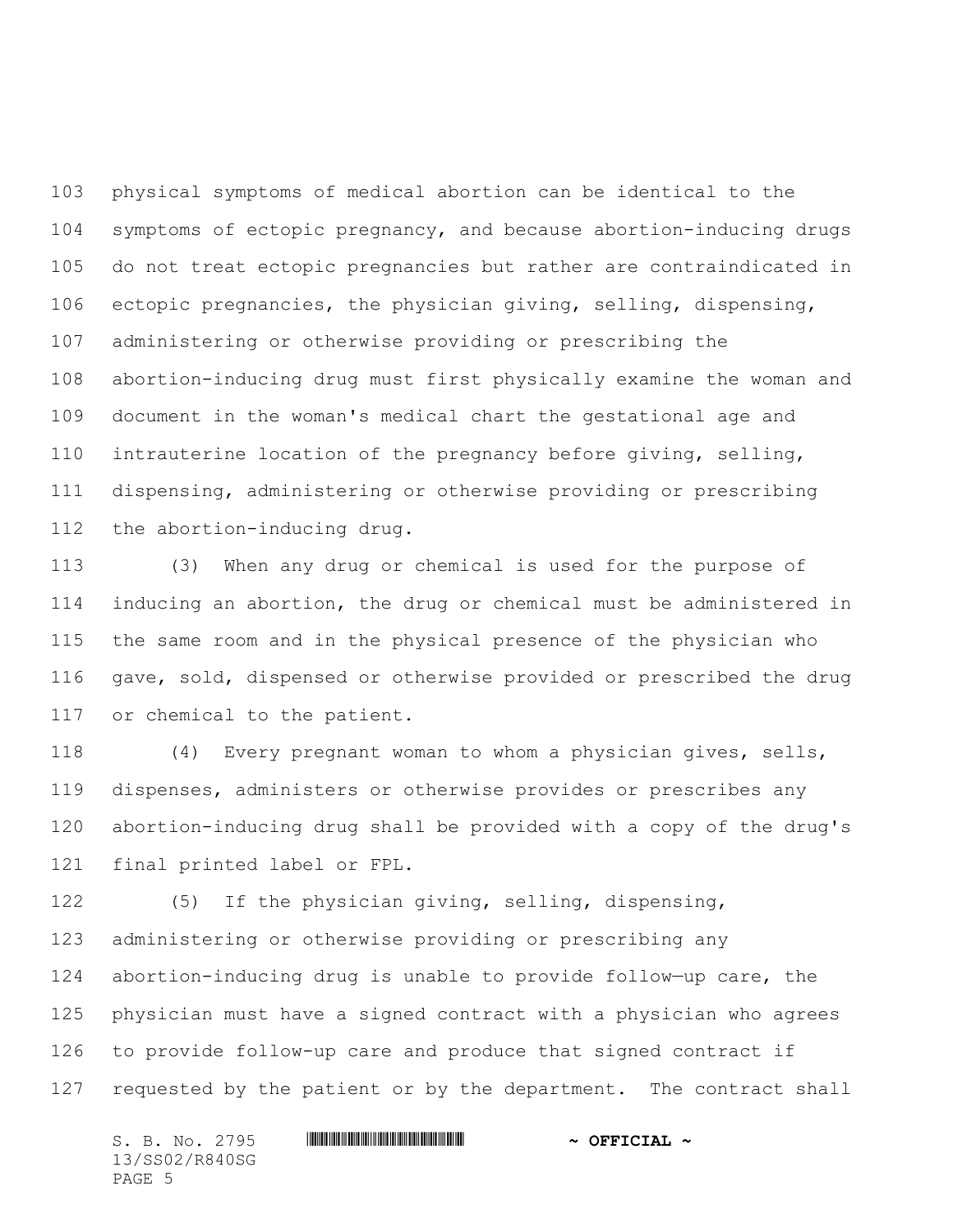include the name and contact information of the follow-up physician. The contract follow-up physician must have active hospital admitting privileges and gynecological/surgical privileges.

 (6) The physician giving, selling, dispensing, administering or otherwise providing or prescribing any abortion—inducing drug, or an agent of the physician, must schedule a follow—up visit for the woman at approximately fourteen (14) days after administration of the abortion—inducing drug to provide treatment that meets the standard of care.

 **SECTION 5.** (1) If a physician provides an abortion-inducing drug to another for the purpose of inducing an abortion as authorized in Section 4 of this act:

 (a) The physician shall report that action to the 142 department; and

 (b) If the physician knows that the woman who uses the abortion-inducing drug for the purpose of inducing an abortion experiences, during or after the use, an adverse event, the physician shall provide a written report of the serious event to 147 the FDA via the Medwatch Reporting System.

 (2) For the purposes of this section, "adverse event" shall be defined according to the FDA criteria given in the Medwatch Reporting System.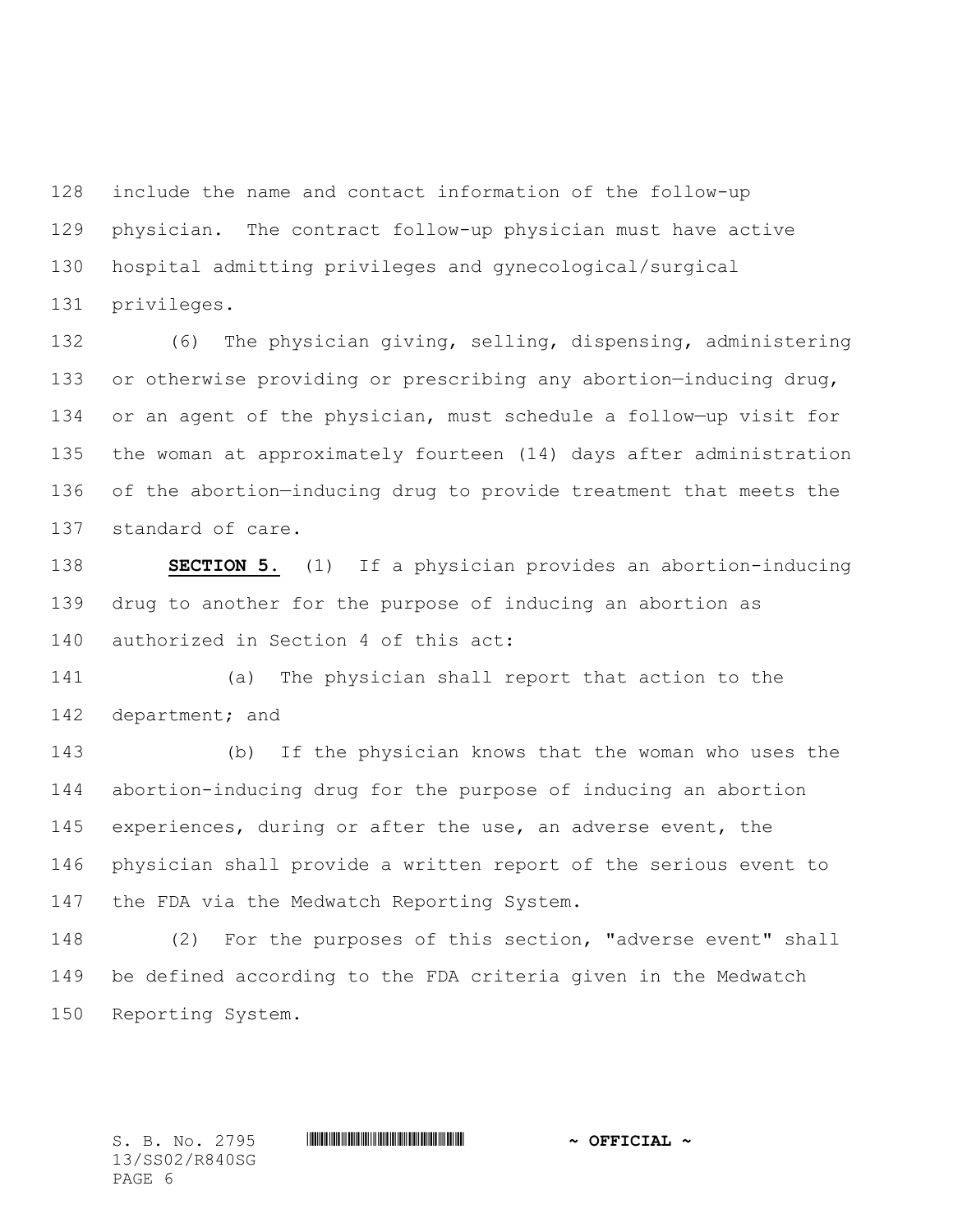**SECTION 6.** (1) A person who intentionally, knowingly or recklessly violates any provision of this act is guilty of a misdemeanor.

 (2) No criminal penalty may be assessed against the pregnant woman upon whom the drug—induced abortion is performed.

 **SECTION 7.** (1) All remedies under the statutory laws of this state are available if there is failure to comply with the requirements of this act.

 (2) No civil liability may be assessed against the pregnant woman upon whom the drug—induced abortion is performed.

 (3) In any legal action for failure to comply with the requirements of this act, the court, when requested, shall allow a woman to proceed using solely her initials or a pseudonym and may close any proceedings in the case and enter other protective orders to preserve the privacy of the woman upon whom the drug-induced abortion was performed.

 **SECTION 8.** (1) Nothing in this act shall be construed as creating or recognizing a right to abortion.

 (2) It is not the intention of this act to make lawful an abortion that is currently unlawful.

 **SECTION 9.** Any provision of this act that is held to be invalid or unenforceable by its terms, or as applied to any person or circumstance, shall be construed so as to give it the maximum effect permitted by law, unless the holding is one of utter invalidity or unenforceability, in which event the provision shall